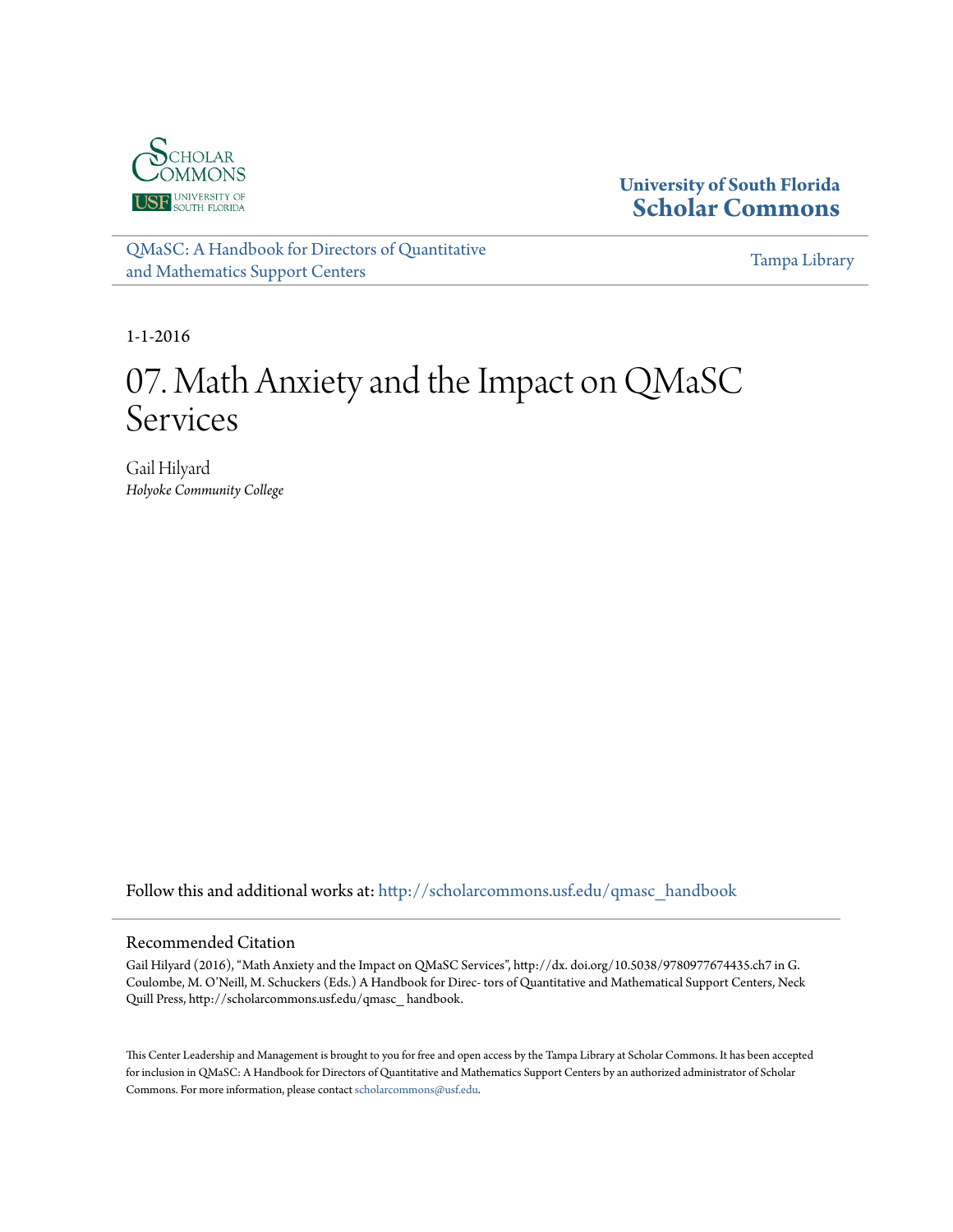# Math Anxiety and the Impact on QMaSC Services

 c Gail Hilyard, Holyoke Community College

# 1 Introduction

How can a QMaSC support math anxious students? Math anxiety is a major barrier to student success in learning mathematics, especially developmental mathematics. In order to provide sufficient services, QMaSC directors must be fully informed about math anxiety, its causes, and the impact of anxiety on learning.

# 2 Understanding Math Anxiety

Research demonstrates that learning mathematics is often emotionally charged, evoking strong feelings of hatred and fear of failure, thereby causing math anxiety. Chinn believes that most math anxiety is due to a learning disability called dyscalculia [1]. Shields, along with some educators, believes that teachers need to address the issue of math anxiety as soon as it appears in the classroom [2]. Because students with math anxiety typically assign blame to teachers for its cause, educators must analyze the causes of the math anxiety and address the anxiety immediately instead of letting it fester in the learning environment. The article "Coping with Math Anxiety" discusses

Suggested Citation: Gail Hilyard (2016), "Math Anxiety and the Impact on QMaSC Services", [http://dx.](http://dx.doi.org/10.5038/9780977674435.ch7) [doi.org/10.5038/9780977674435.ch7](http://dx.doi.org/10.5038/9780977674435.ch7) in G. Coulombe, M. O'Neill, M. Schuckers (Eds.) A Handbook for Directors of Quantitative and Mathematical Support Centers, Neck Quill Press, [http://scholarcommons.usf.edu/qmasc\\_](http://scholarcommons.usf.edu/qmasc_handbook) [handbook](http://scholarcommons.usf.edu/qmasc_handbook).

This material is based upon work supported, in part, by the National Science Foundation under Grant DUE-1255945. Any opinions, findings, and conclusions or recommendations expressed in this material are those of the author(s) and do not necessarily reflect the views of the National Science Foundation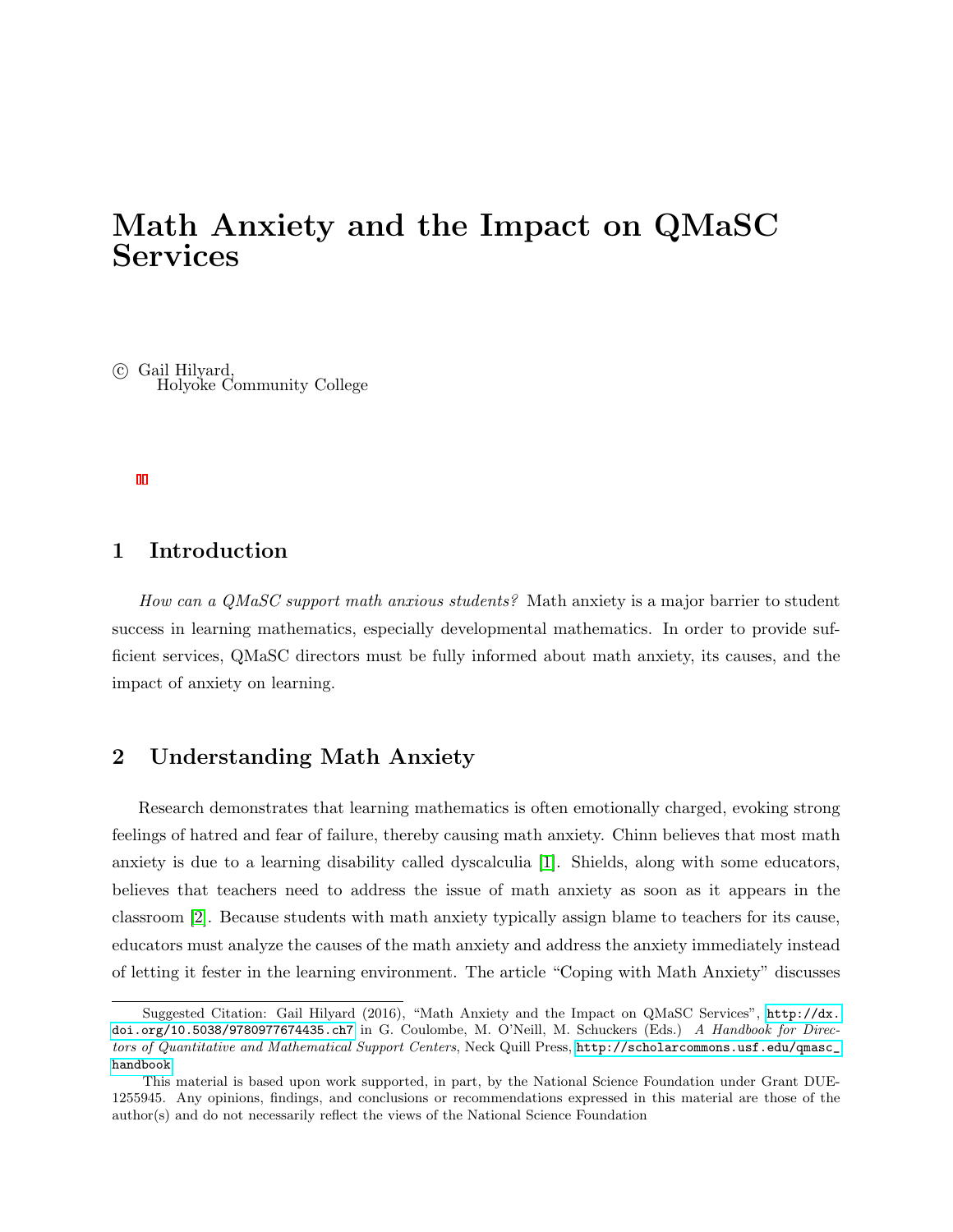various definitions of math anxiety, social and educational causes, math myths that lead people to math anxiety, how to take control over anxiety, and strategies for succeeding at math [3].

Other students will choose or have chosen to avoid taking mathematics courses to protect their self-worth and to avoid embarrassment in front of others. Jackson and Leffingwell argue that an investigation of different types of instructors (K through college) and their associated behaviors verifies that some instructors may create and exacerbate anxiety in students. The authors determined that math anxiety first occurs in these students in the third grade [4].

Chapter Four of Student Learning and the Learning Environment discusses how mathematics faculty and their institutions need to create a student-based environment to maximize student learning in mathematics in and outside of the classroom by enabling students to be partners in the learning process [5].

Marchewka criticizes the approaches of many researchers and educators who only address ways to ease the symptoms of math anxiety through humor, coping strategies, and specialized instruction, but do not examine the main reasons for the math anxiety. He argues that math anxiety is a bona fide anxiety that needs to be addressed because it causes students difficulties with learning mathematics [6].

# 3 How Students Bring Math Anxiety to Developmental **Mathematics**

Woodard explains the nature of anxiety for developmental students and suggests ways to alleviate such anxiety [7]. She sees herself as an expert after having taught developmental mathematics for several years and having witnessed the effect math anxiety can have on developmental math students. Woodard's study explores the differences in math anxiety scores based on gender or age, and if there is a relationship between math anxiety scores and achievement scores. She used the Mathematical Anxiety Rating Scale (MARS) to measure math anxiety levels and to determine the relationship between the anxiety levels of the students and their achievement scores. Her results indicate there is no significant difference in math anxiety among traditional (less than 25 years of age) and non-traditional (over 25 years of age) students.

Likewise, Smith's study examines the psychological predictors of academic achievement in students enrolled in self-paced developmental math courses [8]. Smith used online instruments to gather data from students in order to measure the psychological predictors such as procrastination, optimism, self-esteem, anxiety, locus of control, need for achievement, and fear of success. Smith concludes that an estimated 95 percent of college students have procrastination issues, that self-esteem and anxiety are related to procrastination, and that a relationship exists between procrastination and age. Both Smith and Woodard found a higher level of anxiety in women than men.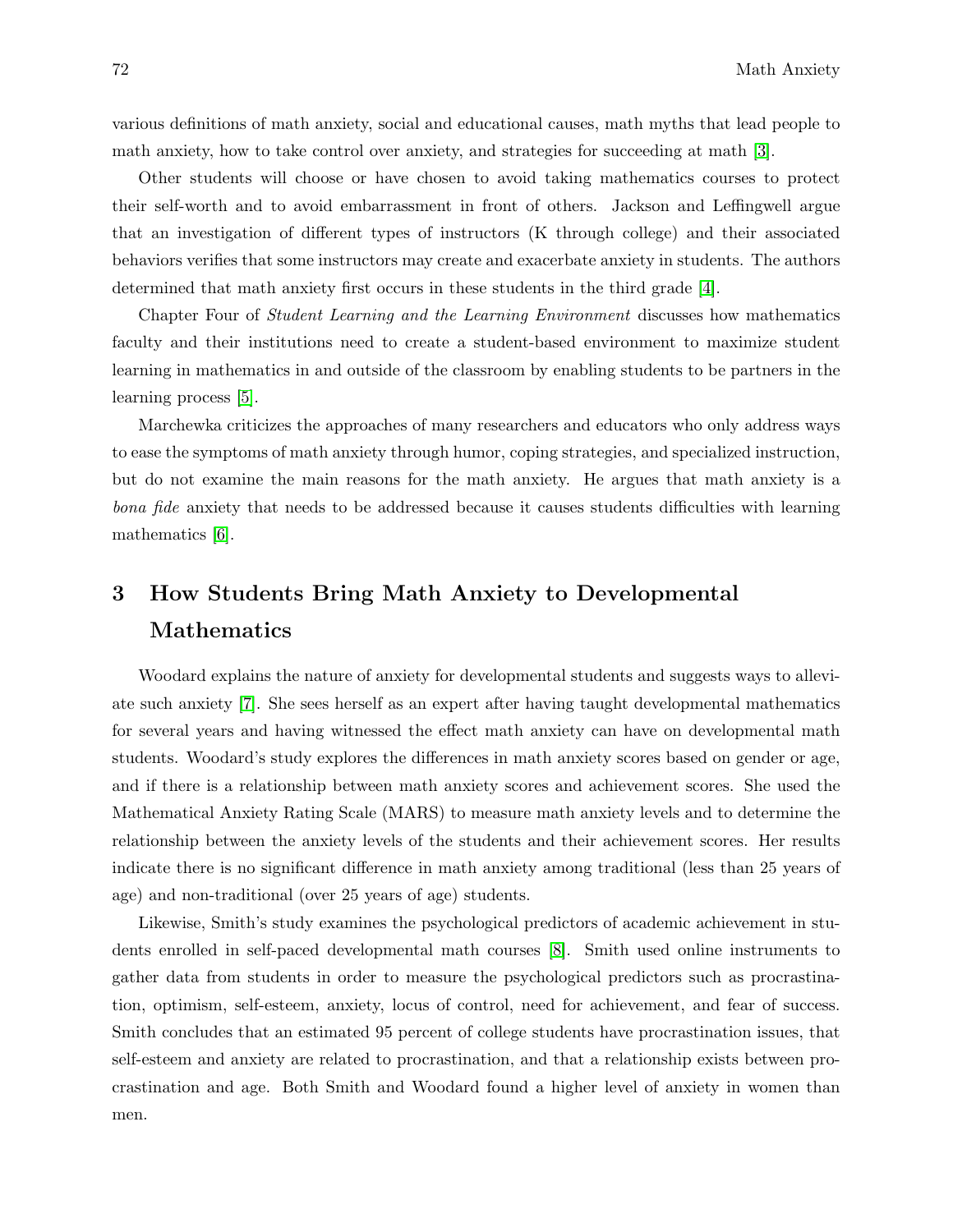Guevara's investigation of the Fall 2005 implementation of the Achieving the Dream initiative at Vista College found no significant differences in achievement between Hispanic female and male students enrolled in their first developmental math courses [9].

Knowing how math anxiety impacts developmental math students can help the QMaSC director/coordinator better design support services and programs to help these students.

# 4 Resource Literature on Math Anxiety

The QMaSC director may choose to provide a collection of books on math anxiety for students to borrow. The self-help handbook *Math! A Four Letter Word*, written by Sembera and Hovis, gives suggestions for helping to change negative math attitudes and to develop study habits [10]. Researchers Kogelman, Warren and Smith offer students a series of workshops to address negative attitudes towards math, to debunk math myths, to identify the causes of and strategies for decreasing math anxiety, and to suggest approaches for working on certain math problems [11][12]. Mastering Mathematics, by Smith, gives strategies to improve learning and math grades, offers a diagnostic test that contains numerous suggestions for activities, and includes a section in the appendix titled, "Study Habits Improvement Check" [12].

Nolting's Winning at Math focuses on math reform and the future requirements of the American Mathematical Association of Two-Year Colleges (AMATYC). The goal of the book is to improve the nation's math literacy for all students, especially minority students and those with learning disabilities. Students can use the book as a study guide to learn math study habits, while instructors can use the book as a part of any math course or as an independent course [13].

Shelia Tobias, a pioneer in the study of math avoidance, wrote *Overcoming Math Anxiety* to convince women and men that their fear of mathematics is the result, and not the cause, of their negative experiences with mathematics. She encourages readers to give learning mathematics another chance. Tobias argues that when students are not successful learning mathematics, some blame themselves for failing instead of looking at the instructor as a cause of the problem [14].

# 5 Instruments for Assessing Math Anxiety

Many surveys and instruments exist that can be used to identify students with math anxiety. The Mathematical Anxiety Rating Scale (MARS) is commonly used to measure math anxiety levels and to determine the relationship between the anxiety levels of the students and their achievement scores. The list below in Table 1 identifies many of the available anxiety instruments categorized by those instruments that assess anxiety in general and those instruments that specifically assess math anxiety.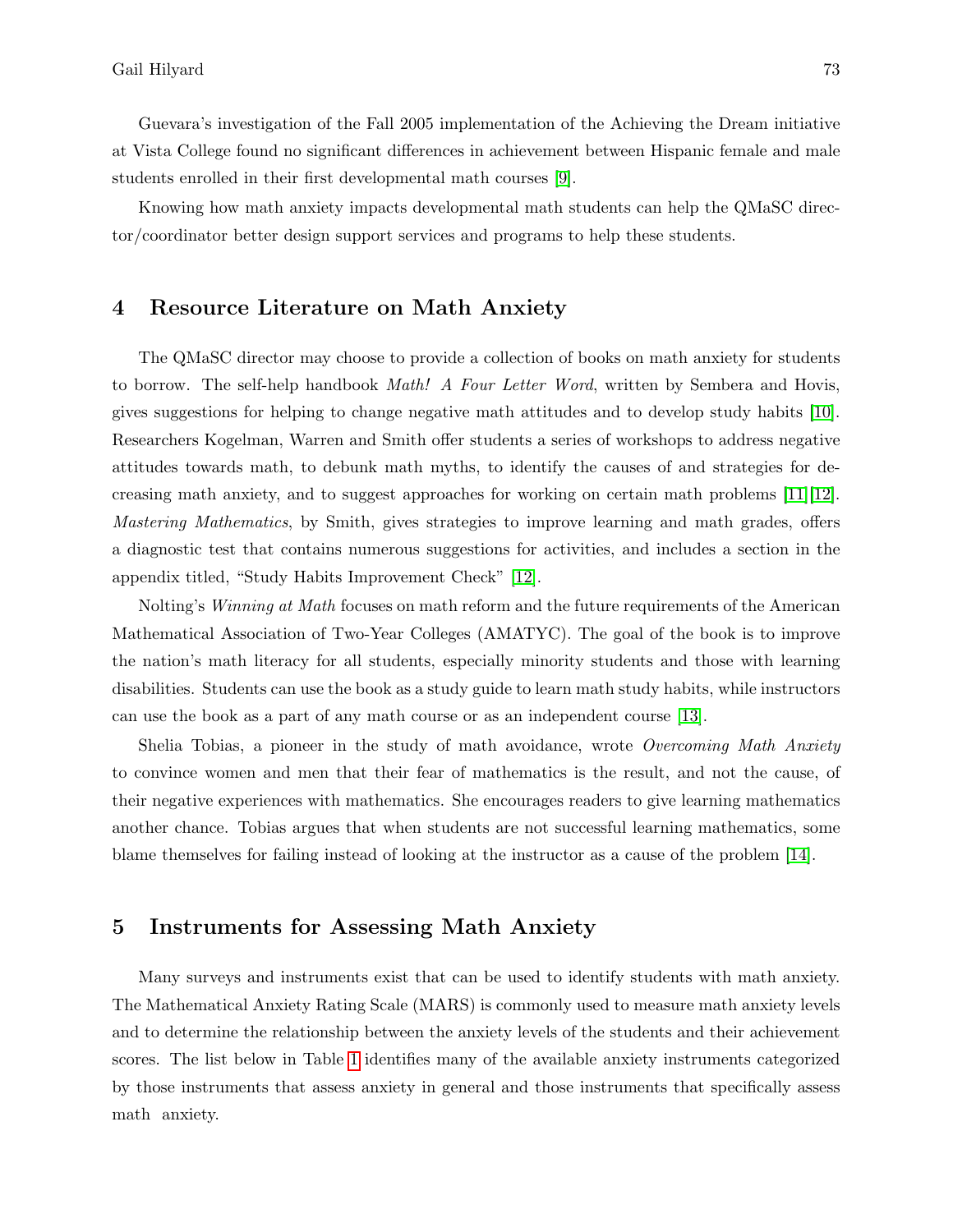| Math Anxiety Instruments                                                                                                                                                                                                                            | General Anxiety Instruments                                                                                                                                                                                                                                                                                                                                                                                                             |  |  |
|-----------------------------------------------------------------------------------------------------------------------------------------------------------------------------------------------------------------------------------------------------|-----------------------------------------------------------------------------------------------------------------------------------------------------------------------------------------------------------------------------------------------------------------------------------------------------------------------------------------------------------------------------------------------------------------------------------------|--|--|
| Dreger and Aiken, 1957 - Math Anxiety<br>Scale<br>This is a 3-item scale used to assess emotional<br>reactions to mathematics.                                                                                                                      | Beck, 1982 - Situational Anxiety Check-<br>list (SAC)<br>The SAC is an experiential measure of the<br>severity of somatic and cognitive symptoms<br>of anxiety.                                                                                                                                                                                                                                                                         |  |  |
| Fennema-Sherman, 1976 - Mathematics<br><b>Attitude Scales (MAS)</b><br>The MAS is designed to measure attitudes to-<br>ward the learning of mathematics by women<br>and men. It consists of nine instruments of<br>which one measures math anxiety. | Beck, Steer and Brown, 1985 -The Anxiety<br>Checklist (ACL)<br>The ACL is designed to assess the severity<br>of anxiety symptoms in depressed patients.<br>The 21 items selected reflect somatic, affec-<br>tive, and cognitive symptoms that were com-<br>mon to anxiety and not of depression.                                                                                                                                        |  |  |
| Richardson and Suinn, 1972 - Mathemat-<br>ics Anxiety Rating Scale (MARS)<br>The MARS is 98-item scale designed to as-<br>sess anxious reactions to using mathematics<br>in ordinary life and academic situations.                                  | Hamilton, 1959 - Hamilton Rating Scales<br>for Anxiety (HAM-A)<br>The HAM-A is one of the first rating scales<br>developed to measure the severity of anxiety<br>symptoms. The scale consists of 14 items,<br>each defined by a series of symptoms, and<br>measures both cognitive and somatic anxiety.                                                                                                                                 |  |  |
| Suinn and Edwards, $1982 - MARS-A$<br>The MARS-A is the counterpart to MARS,<br>which is used for adolescents.                                                                                                                                      | Spielberger et al., 1970 - State- Trait Anx-<br>iety Inventory (STAI)<br>The inventory measures anxiety and differen-<br>tiates it from depression.                                                                                                                                                                                                                                                                                     |  |  |
|                                                                                                                                                                                                                                                     | Taylor, 1953 - Taylor Manifest Anxiety<br>Scale (TMAS)<br>The TMAS is designed as a device for select-<br>ing subjects for inclusion in psychological ex-<br>periments on stress, motivation, and human<br>performance. TMAS is used as a general in-<br>dicator of anxiety as a personality trait, it is<br>not intended as a specific measure of anxiety<br>as a clinical entity.<br>Zung, 1971 - Self-Rating Anxiety Scale<br>(SRAS) |  |  |
|                                                                                                                                                                                                                                                     | The scale is designed to measure anxiety and<br>differentiate from depression.                                                                                                                                                                                                                                                                                                                                                          |  |  |

Table 1: Comparison of Math Anxiety and General Anxiety Instruments

The appendix includes a sample math anxiety instrument for those QMaSC directors interested in developing an informal in-house survey to examine a student's level of math anxiety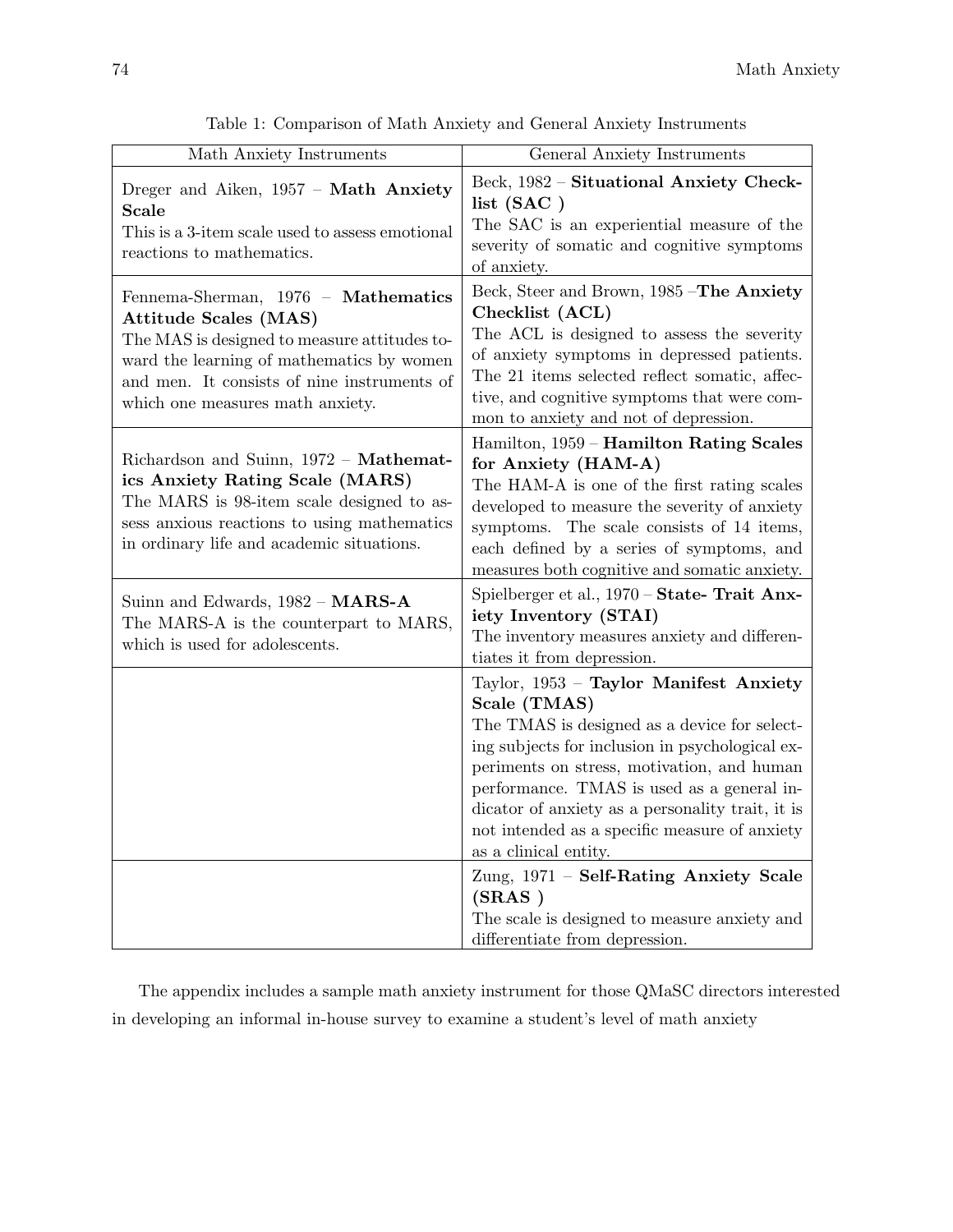# 6 Possible Strategies for Addressing Math Anxiety

QMaSC directors may want to consider one or more of the following strategies to address math anxiety: employing a professional math tutor specializing in math anxiety; introducing a math anxiety workshop series; facilitating professional development and training for staff and faculty; and providing additional resources and services.

#### Employing a Professional Math Tutor Specializing in Math Anxiety

If resources allow, the director might hire a professional math tutor with a specialty in working with students with math anxiety. This professional tutor might explore and purchase literature on math anxiety, find methods for reducing the anxiety, and offer appropriate strategies to students. After making an initial contact with the center, which might include completing an intake form (see appendix for sample), students with math anxiety would be referred to the Math Specialist. The Specialist might begin with setting up an appointment to find out what math-related issues are going on with the student. More generally, the Math Specialist may also consider the big picture to find out why many students are anxious, consult with other learning specialists, and consult with faculty. For QMaSCs with limited budgets, the director could assume this specialized position. In addition, the campus counseling services could be of some assistance with staff training related to anxiety.

#### The Math Anxiety Workshop Series

The QMaSC director could develop a series of workshops on issues related to math anxiety addressing the following topics in succession: an introduction to math anxiety, strategies for reducing math anxiety, and developing a plan for success. The director or Math Specialist could conduct or lead the workshops. Such workshops might be offered outside of the math classroom or in class at the request of a faculty member. One benefit of these workshops is that students in attendance will realize that they are not alone when dealing with math anxiety. See the appendix for a sample outline of topics included in such a workshop series.

#### Training and Tutoring of Staff and Faculty

At a minimum, the training of staff on dealing with math anxiety should include when to refer students to the appropriate services in the center. Role-playing activities can be used to show new staff members how to recognize math anxiety, what strategies to employ, and how to refer students to more in-depth services and resources. Likewise, workshops, like those described in the previous section, might be adapted to train faculty on identifying math anxiety and strategies for addressing it. See the appendix for a sample outline for a faculty workshop entitled, "What Faculty Need to Know about Math Anxiety."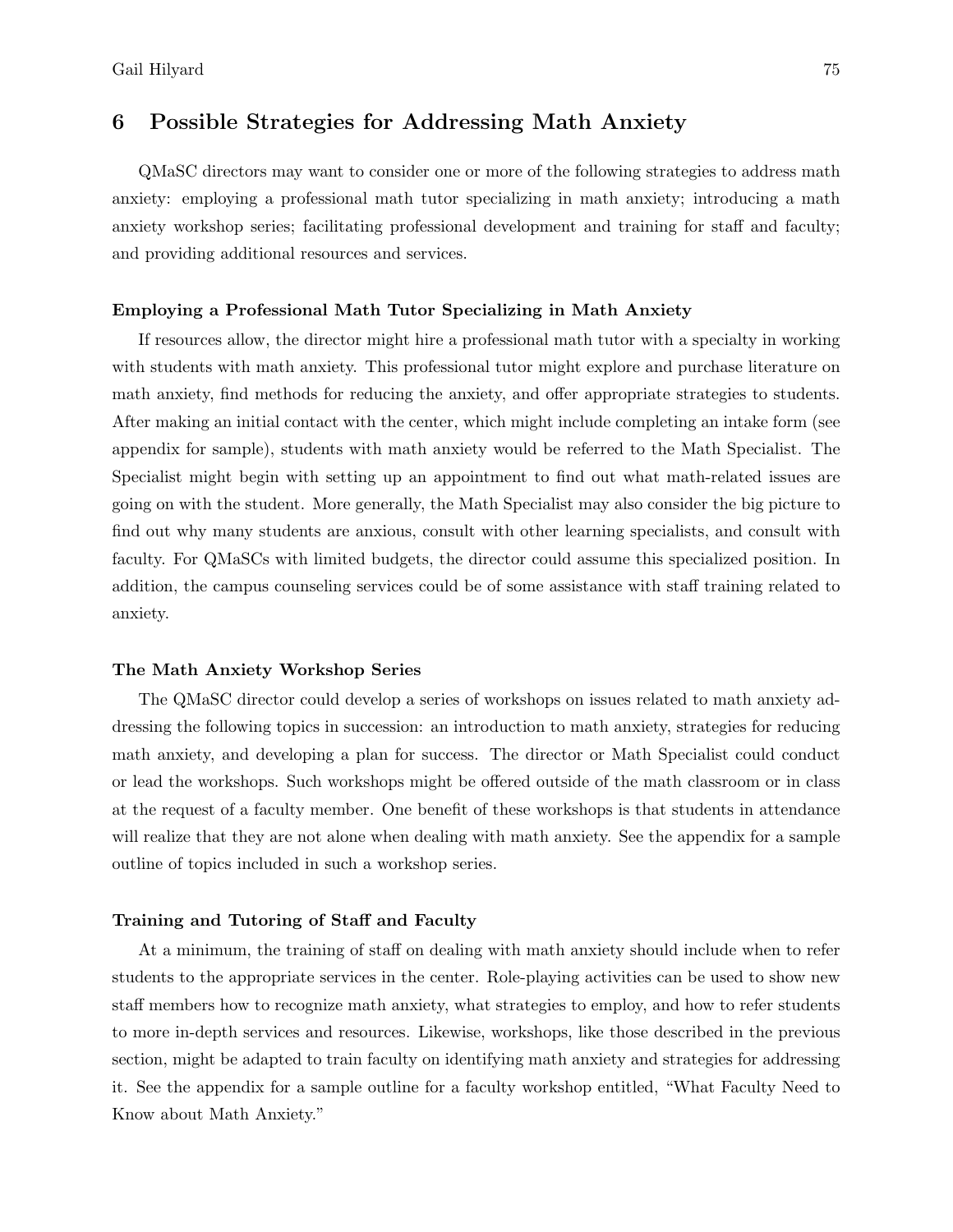#### Additional Resources and Services

For those students who may not have the time or inclination to work with the center over an extended period of time, a library of additional resources could be available. These could include handouts, textbooks, and videos, or online presentations for students to use in the center or at home. For example, there are a number of YouTube videos on math anxiety such as [http:](http://www.youtube.com/watch?v=Ow3_7xytvmU) [//www.youtube.com/watch?v=Ow3\\_7xytvmU](http://www.youtube.com/watch?v=Ow3_7xytvmU) that can help identify math anxiety and how to go about reducing it [15].

### 7 Conclusions

QMaSC directors need to understand that math anxiety is a legitimate concern. It is beneficial for directors, tutoring staff, and faculty to become more informed about math anxiety, its causes, and its effect on student learning, such as preventing students from demonstrating their math ability on some forms of assessment. A QMaSC needs to be able to assess math anxiety in students and provide a variety of strategies and programs to address this student concern.

# 8 Bibliography

- [1] S. Chinn, The Trouble with Maths. New York: RoutledgeFalmer, 2004.
- [2] D. Shields, "Taking math anxiety out of math instruction," National Association for Developmental Education Digest, vol. 1, no. 1, pp. 55–64, 2007.
- [3] W. H. Smith and B. S. Smith, "Coping with math anxiety." [http://www.mathacademy.com/](http://www.mathacademy.com/pr/minitext/anxiety/) [pr/minitext/anxiety/](http://www.mathacademy.com/pr/minitext/anxiety/). Accessed November 2009.
- [4] C. D. Jackson and R. J. Leffingwell, "The role of instructors in creating math anxiety in students from kindergarten through college.," The Mathematics Teacher, vol. 92, no. 7, pp. 583– 586, 1999.
- [5] Beyond Crossroads Writing Team, "Student learning and the learning environment," in Beyond Crossroads: Implementing mathematics standards in the first two years of college (R. Blair, ed.), pp. 17–28, American Mathematical Association of Two-Year College, 2006. [http://](http://beyondcrossroads.matyc.org/doc/PDFs/BCAll.pdf) [beyondcrossroads.matyc.org/doc/PDFs/BCAll.pdf](http://beyondcrossroads.matyc.org/doc/PDFs/BCAll.pdf).
- [6] E. Marchewka, "Math anxiety with adult learners." [http://www.imagine-america.org/](http://www.imagine-america.org/online-journal/math-anxiety-adult-learners) [online-journal/math-anxiety-adult-learners](http://www.imagine-america.org/online-journal/math-anxiety-adult-learners), 2010.
- [7] T. Woodard, "The effects of math anxiety on post-secondary developmental students as related to achievement, gender, and age," Inquiry, vol. 9, no. 1, 2004.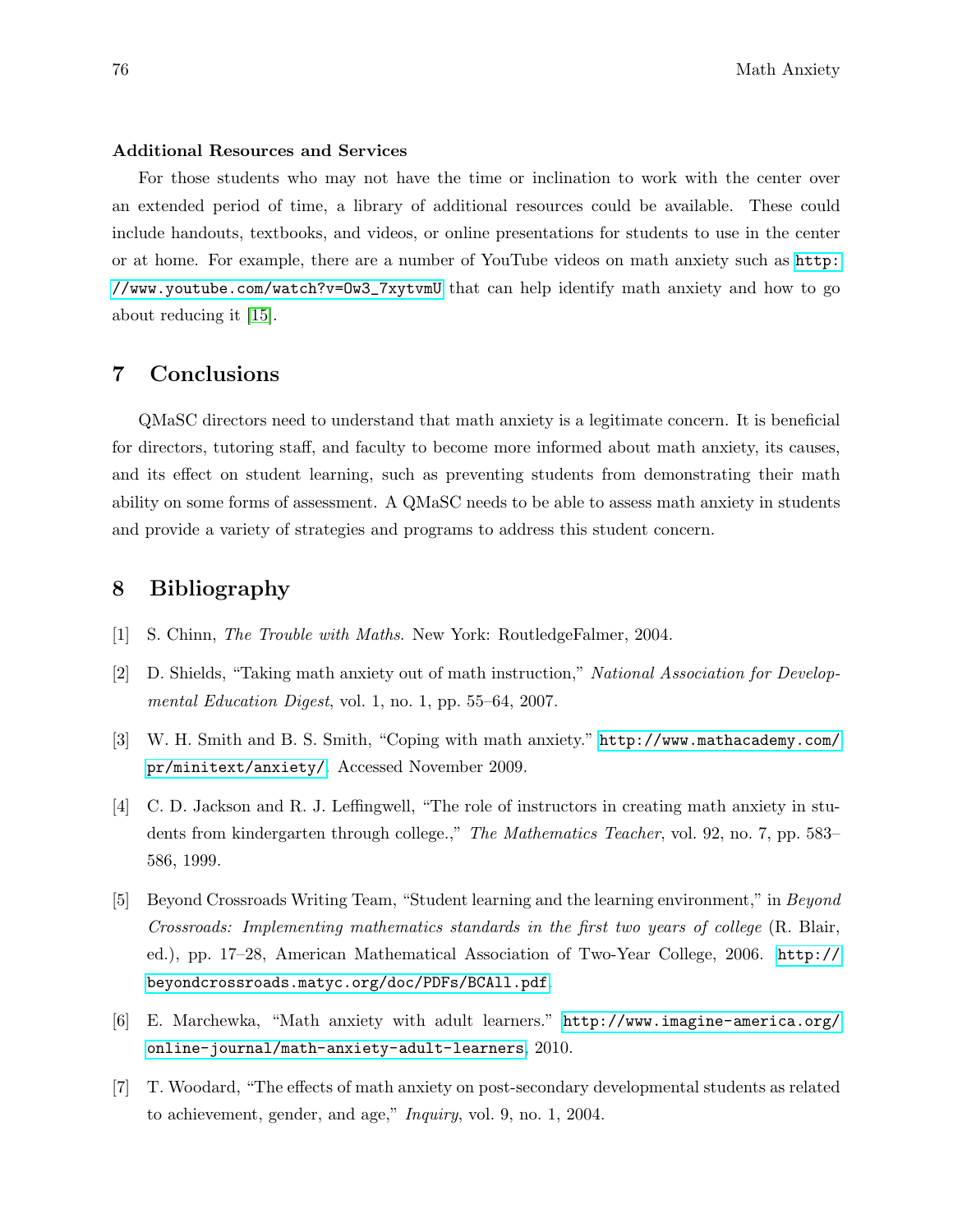- [8] D. L. Smith, "Personal characteristics related to developmental math courses." [http://www.](http://www.webclearinghouse.net/volume/1/SMITH-PersonalCh.php) [webclearinghouse.net/volume/1/SMITH-PersonalCh.php](http://www.webclearinghouse.net/volume/1/SMITH-PersonalCh.php), 1998.
- [9] H. Guevara, Achieving The Dream: Success Of Hispanic Students In Developmental Math Courses In A Texas Community College. PhD thesis, Baylor University, 2007.
- [10] A. Sembera and M. Hovis, Math! A Four Letter Word. Wimberley, Texas: The Wimberley Press, 1990.
- [11] S. Kogelman and J. Warren, Mind Over Math. New York: McGraw-Hill Paperbacks, 1978.
- [12] R. M. Smith, Mastering Mathematics. Pacific Grove, CA: Brooks/Cole Publishing, 3rd edition ed., 1988.
- [13] P. Nolting, Winning at Math. Bradenton, Florida: Academic Success Press, 1997.
- [14] S. Tobias, Overcoming Math Anxiety. Boston: Houghton Mifflin, 1978.
- [15] Community Colleges of Spokane, "Math anxiety." [http://www.youtube.com/watch?v=Ow3\\_](http://www.youtube.com/watch?v=Ow3_7xytvmU) [7xytvmU](http://www.youtube.com/watch?v=Ow3_7xytvmU), 2011.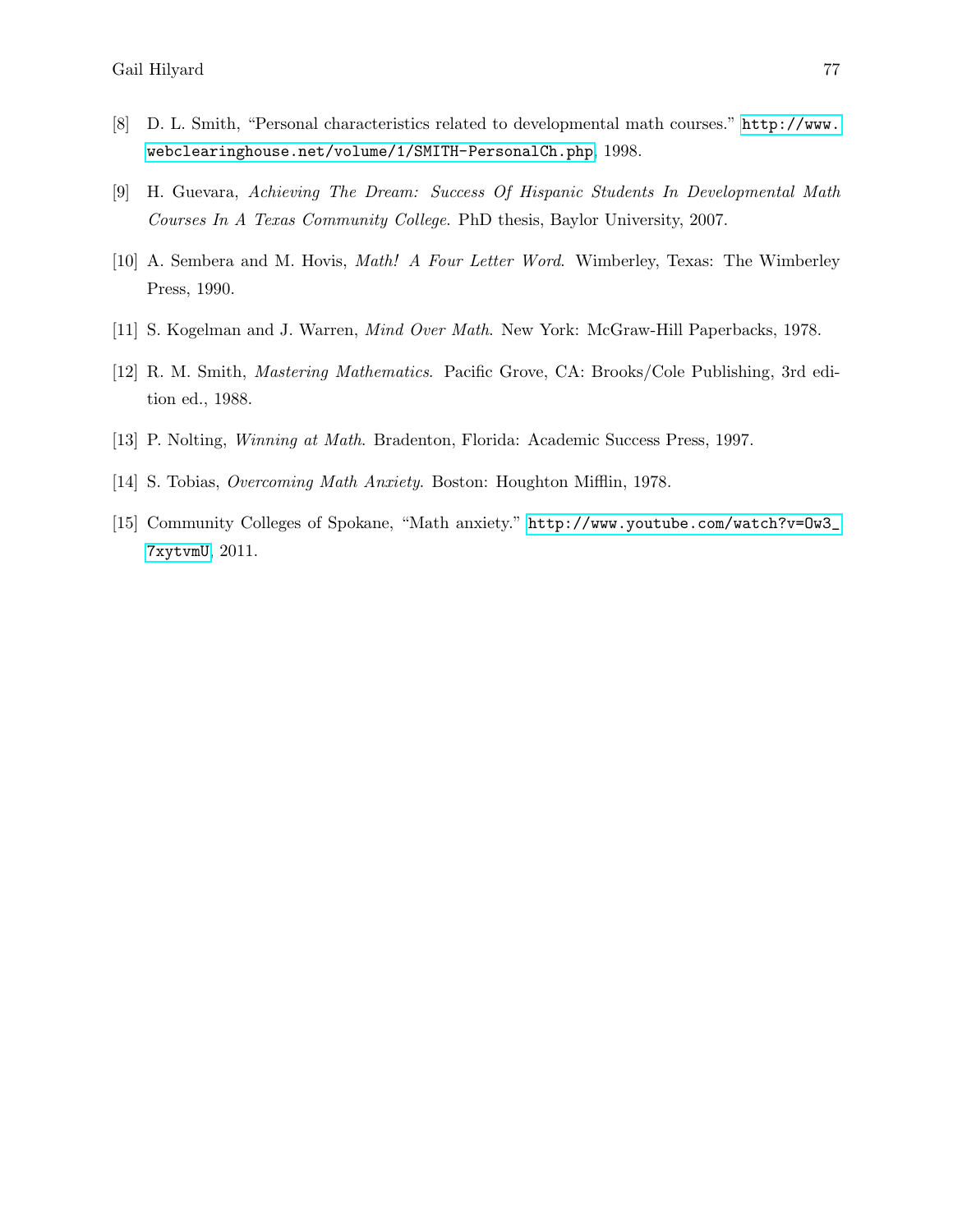# 9 Appendix A

### Sample Instrument to Determine Math Anxiety

Name:

Date:

Please answer questions as honestly as possible:

- 1. Do you have math anxiety? Please circle YES or NO or Uncertain
- 2. How do you know when you are experiencing math anxiety?
- 3. Can you recall any negative experiences in your prior education, please describe?
- 4. If you had to measure your level of math anxiety on a scale from 1 to 10 where 10 is the highest, what would be your level, please circle.

1 2 3 4 5 6 7 8 9 10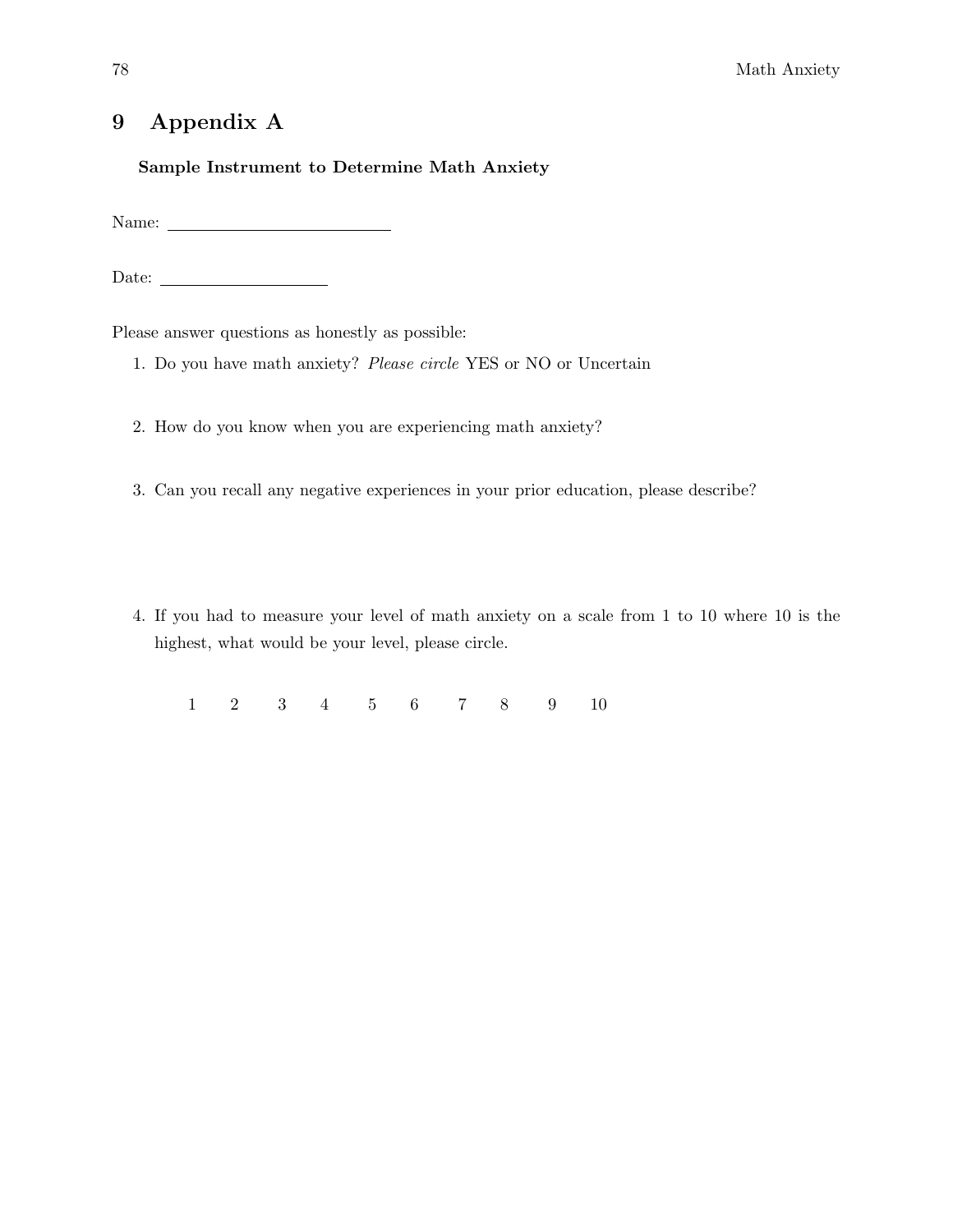# 10 Appendix B

| Personal Intake Form |                                                                                  |  |  |  |  |
|----------------------|----------------------------------------------------------------------------------|--|--|--|--|
|                      |                                                                                  |  |  |  |  |
|                      |                                                                                  |  |  |  |  |
|                      |                                                                                  |  |  |  |  |
|                      | ,我们也不会有什么。""我们的人,我们也不会有什么?""我们的人,我们也不会有什么?""我们的人,我们也不会有什么?""我们的人,我们也不会有什么?""我们的人 |  |  |  |  |
| Student Number       |                                                                                  |  |  |  |  |
|                      | Affirmative Action ( <i>optional</i> ): Race or Ethnic Identification            |  |  |  |  |
|                      | Caucasian ________ Native American _______ Black _______ Cape Verder             |  |  |  |  |
|                      |                                                                                  |  |  |  |  |
| MATH CONCERNS:       |                                                                                  |  |  |  |  |
| Do you like math?    |                                                                                  |  |  |  |  |
|                      |                                                                                  |  |  |  |  |
|                      |                                                                                  |  |  |  |  |
|                      | Math Experience (positive or negative)                                           |  |  |  |  |
|                      |                                                                                  |  |  |  |  |
|                      |                                                                                  |  |  |  |  |
|                      | What math course are you taking this semester, if none, then why?                |  |  |  |  |
|                      |                                                                                  |  |  |  |  |
|                      |                                                                                  |  |  |  |  |
|                      | FOR OFFICE USE ONLY                                                              |  |  |  |  |
| <b>COMMENTS:</b>     |                                                                                  |  |  |  |  |
|                      |                                                                                  |  |  |  |  |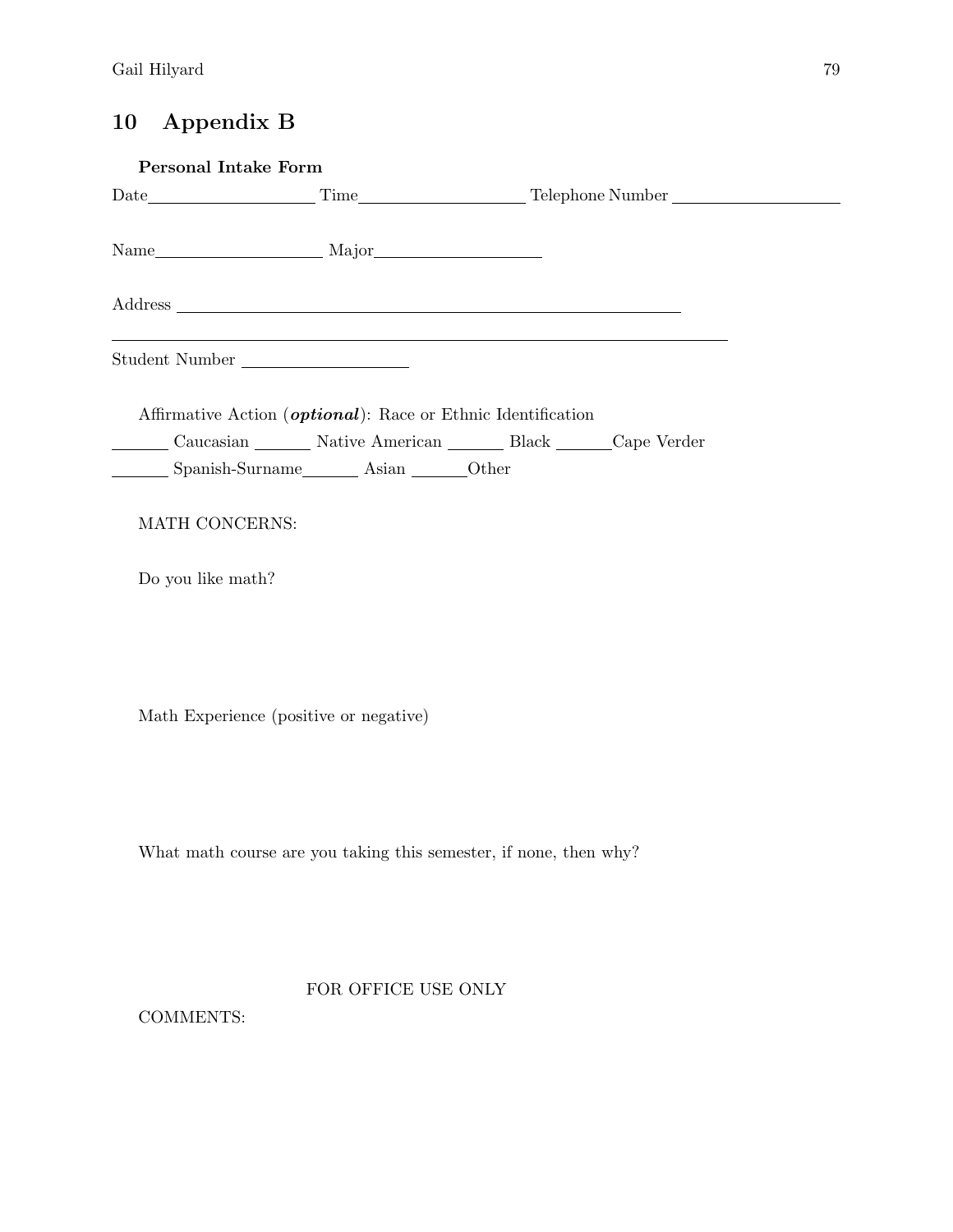|                | school/college | city | year graduated |
|----------------|----------------|------|----------------|
| HIGH SCHOOL    |                |      |                |
|                |                |      |                |
| <b>COLLEGE</b> |                |      |                |
|                |                |      |                |
| <b>OTHER</b>   |                |      |                |
|                |                |      |                |

# EDUCATIONAL BACKGROUND DATE:

| <b>COURSE</b>  | YEAR | <b>GRADE</b> | <b>COURSE</b> | <b>YEAR</b> | <b>GRADE</b> |
|----------------|------|--------------|---------------|-------------|--------------|
| Algebra I      |      |              | Business Math |             |              |
| Algebra II     |      |              | Other         |             |              |
| Plane Geometry |      |              |               |             |              |
| Trigonometry   |      |              |               |             |              |

CHECK THE MATH COURSES COMPLETED (High School or College)

Indicate the problem(s) you have experienced in the past in your study of mathematics

What are your expectations upon the completion of this course?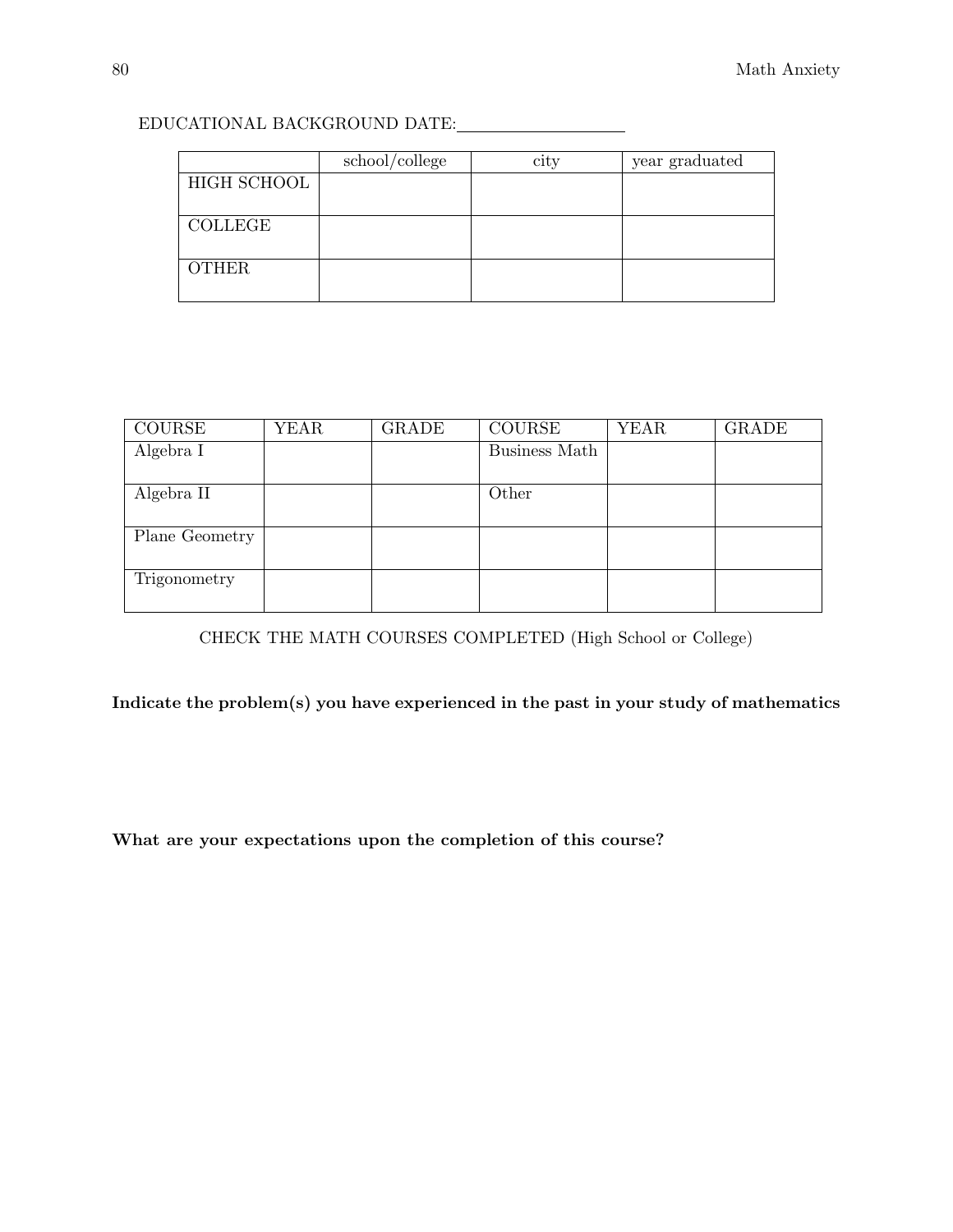# 11 Appendix C

Outline of Math Anxiety Workshop Series for Students

Workshop 1: Introduction to Math Anxiety

- 1. Explore the nature of math anxiety with students.
- 2. Have students share their personal stories about math anxiety by writing Math Autobiographies, as described by Shelia Tobias [14].
- 3. Explore the two common types of anxiety: Cognitive and Somatic
	- Cognitive occurs in the mind.
	- Somatic occurs in the body.
		- a) Have students identify whether they have experienced one or both of these types of anxieties.
		- b) Briefly describe appropriate techniques to reduce these types of anxieties.

### Workshop 2: Strategies for Reducing Math Anxiety

- 1. Explain that math anxiety is a learned response, which can be unlearned. People are not born with math anxiety.
- 2. Discuss "The 12 Myths About Test Anxiety."
- 3. Have students practice the Short-Term Relaxation Techniques, as described by Paul Nolting [13].
	- The Tensing and Differential Relaxation Method
	- The Palming Method
- 4. Advise anxious students to follow up with the professional math tutor who specializes in math anxiety in the QMaSC.

Workshop 3: Developing a Plan of Success

- 1. Explore the time commitment needed for success in learning math.
- 2. Investigate proven methods for reading a math textbook.
- 3. Demonstrate and set-up how to organize a math notebook